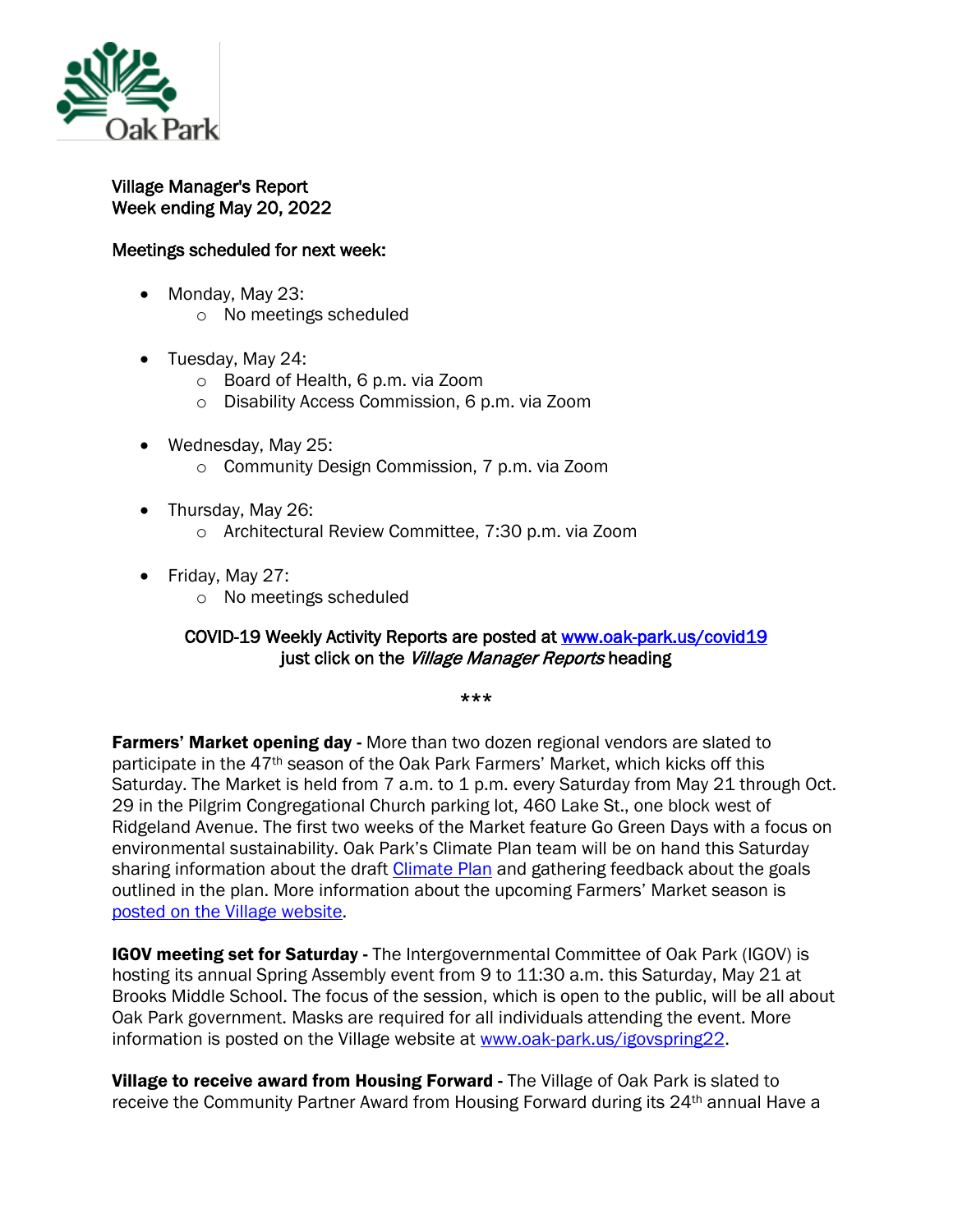Heart Gala this Saturday at the JW Marriott in Chicago. Village President Vicki Scaman and Village Manager Kevin Jackson are planning to accept the award on behalf of the Village. The event celebrates the successes of Housing Forward, a non-profit agency working to end homelessness in west Cook County. The Village works closely with Housing Forward on issues related to homelessness in Oak Park. [Click here](https://youtu.be/qejiB_LK9Yc) to view a video produced by the Village earlier this year highlighting how Community Development Block Grant (CDBG) funding administered by the Village helps support Housing Forward's mission.

What's Blooming on Harrison - The Oak Park Arts District is hosting its annual What's Blooming on Harrison street festival from 11 a.m. to 9 p.m. this Saturday. From Humphrey to Cuyler avenues, Harrison Street will transform into an art fair with live music, food vendors, makerspaces and a children's carnival. More information about the family-friendly event can be found on the [Oak Park Arts District website.](https://oakparkartsdistrict.com/event-directory-2/whats-blooming-on-harrison-street/)

Juneteenth celebration planning - Planning is well underway for Oak Park's Juneteenth celebration, which will include a flag-raising ceremony Saturday, June 11 at Village Hall and a parade and community picnic on Sunday, June 19. Community groups and organizations are invited to participate in the parade, which will step off at 11 a.m. from Longfellow Park and Jackson Boulevard and march north on Ridgeland Avenue to Augusta Street. The community picnic will take place following the parade in Taylor Park. The Juneteenth celebration is being organized by community members and sponsored by the Village. More information about the Juneteenth celebration, including a link to register to participate in the parade, is available at [www.oak-park.us/juneteenth.](http://www.oak-park.us/juneteenth)

Youth Skills Workshop registration - Residents ages 15 to 18 are invited to learn skills and techniques that can help them find and keep a job at the Community Relations Department's annual Youth Skills Workshop from July 25-29 at the Oak Park Public Library. Participants in the free workshops learn skills such as resume writing, interviewing, career path development and interpersonal relationships. The workshops are facilitated by thirdparty contractor Sansa Solutions. Online registration is open through June at [www.sansa](http://www.sansa-solutions.com/oak-park-registration)[solutions.com/oak-park-registration.](http://www.sansa-solutions.com/oak-park-registration) Information about the program will be shared via the Village's communications channels in the coming weeks.

Holiday traffic enforcement - The Oak Park Police Department is stepping up traffic enforcement as part of a national campaign to remind motorists to Click It or Ticket now through Memorial Day weekend. Oak Park Police officers will be taking a no-excuses approach, writing citations day and night. Motorists caught not buckled up will be ticketed, and those caught driving impaired will be arrested. [Click here to read more about the local](https://www.oak-park.us/news/oak-park-police-department-reminds-you-click-it-or-ticket)  [enforcement effort.](https://www.oak-park.us/news/oak-park-police-department-reminds-you-click-it-or-ticket)

COVID-19 vaccine boosters – The Health Department is making plans to host COVID-19 vaccine booster clinics for children ages 5 to 11 following the [Centers for Disease Control](https://www.cdc.gov/media/releases/2022/s0519-covid-booster-acip.html)  [and Prevention's](https://www.cdc.gov/media/releases/2022/s0519-covid-booster-acip.html) [recommendation](https://www.cdc.gov/media/releases/2022/s0519-covid-booster-acip.html) Thursday that kids in this age group receive COVID-19 booster shots five months after their initial vaccination series. Details about the time, date and location of the clinics will be posted on the Village website at [www.oak-park.us/vaccine](http://www.oak-park.us/vaccine) and shared via the Village's communications channels when they become available. Last fall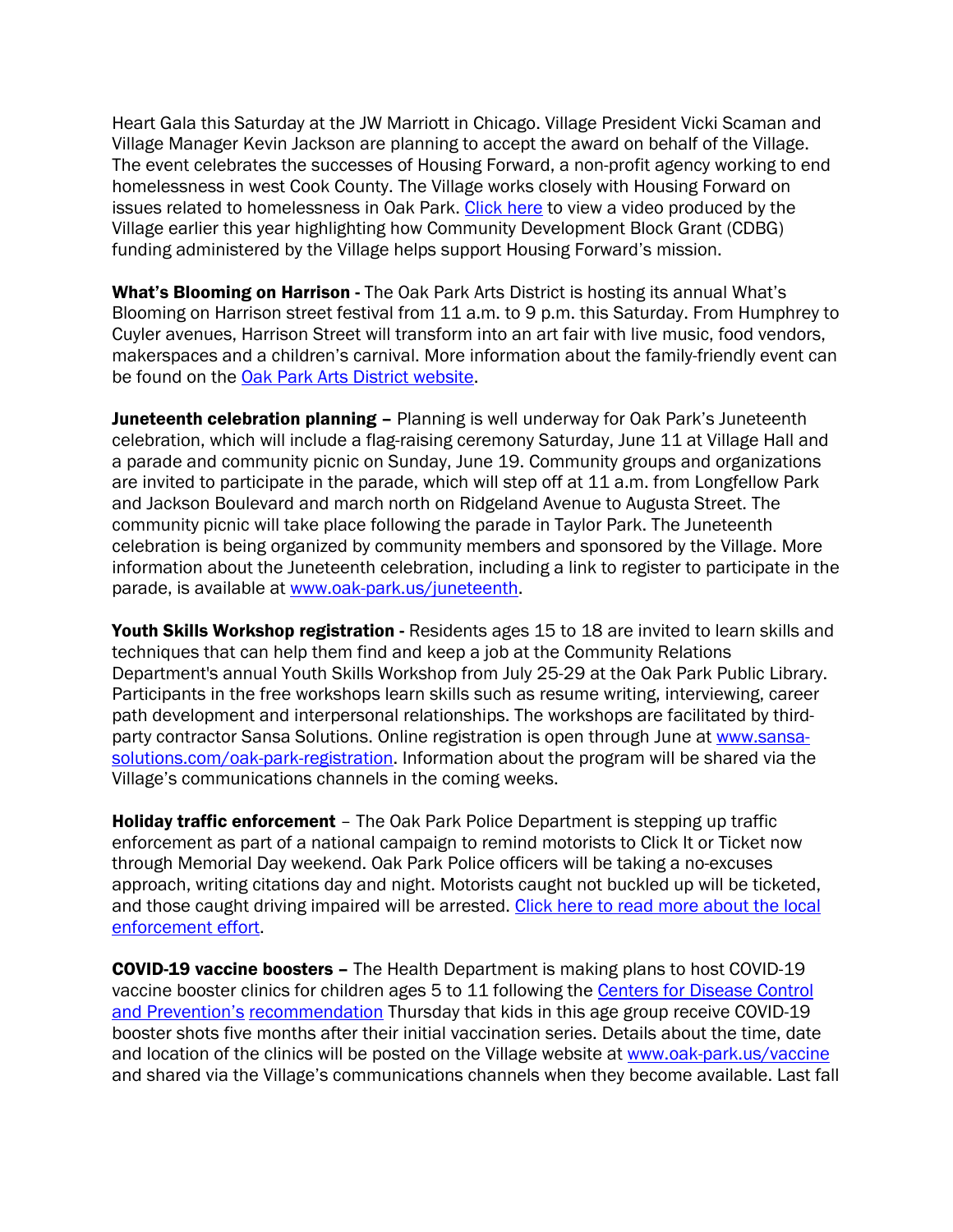the Health Department provided first and second doses of the Pfizer-BioNTech vaccine to about 2,500 local school children when the vaccine was first approved for this age group.

**Electricity prices expected to rise -** With summer temperatures on the way, Village officials are alerting residents about an anticipated surge in electricity supply rates that could bring about an increase in electric bills. Beginning in June, ComEd's published electricity supply rates are projected to increase 15 to 25 percent from the previous year across northern Illinois. More information, including resources available to residents and how the price increase relates to the Village's municipal electricity aggregation purchasing program, is posted on the Village website – [click here to view.](https://www.oak-park.us/news/electricity-prices-expected-surge-summer)

Demolition permit submitted – The owners of the fire-damaged property at 1032-1036 Lake Street that housed Polished Nails and Delia's Kitchen have submitted a building demolition permit. The permit will be reviewed by the required departments to ensure that proper care is taken regarding the protection of both pedestrians and surrounding properties during the demolition process. The permit is under review and there is not currently a scheduled date for the start of the demolition process. The building was severely damaged in a fire last November.

**Refuse cart placement concerns –** Village staff has received complaints about litter in alleys that may be attributed to instances where refuse and recycling carts are facing the wrong direction at pick-up. [LRS,](http://www.lrsrecycles.com/oakpark) Oak Park's new waste-hauling contractor, uses a mechanical arm on its trucks for collection. The arm reduces the physical stress on drivers and allows for equity in the work environment. [Click here for a video showing arm](https://www.youtube.com/watch?v=cWLLXECxxKQ)  [collections.](https://www.youtube.com/watch?v=cWLLXECxxKQ) LRS recommends that refuse carts be situated so the lid is facing the alley and the handle is facing the home. Carts should also be spaced about 2 feet apart. The Environmental Services Division of the Public Works Department plans to coordinate with the Communications Department to share this information with residents.

**Oak Park Library Learning Labs - Residents seeking one-on-one help with digital learning or** technical topics can find support through the Oak Park Library's Learning Lab. Appointments are available at all three Oak Park library locations for a focused 30-minute session with a Learning Lab instructor. Find more information and an online sign-up form at [www.oppl.org/labs.](http://www.oppl.org/labs)

LeMoyne Parkway Sewer Project – Crews for the LeMoyne Parkway sewer project installed the main line sewer between East Avenue and Fair Oaks Avenue this week. New catch basins along the curb were also installed just east of the East Avenue intersection. Curb replacement and parkway restoration in these areas will occur at a later date. As work progresses east, north/ south streets intersecting LeMoyne Parkway will maintain access for the blocks north of LeMoyne.

Alley construction - Seven alleys have been paved thus far as part of the Village's alley construction project. The north-south alley between Humphrey Avenue and Austin Boulevard south of Iowa Street was fully reopened this week. Brick installation is expected to begin tomorrow in the north-south alley between East of Clinton avenues south of Garfield Street.